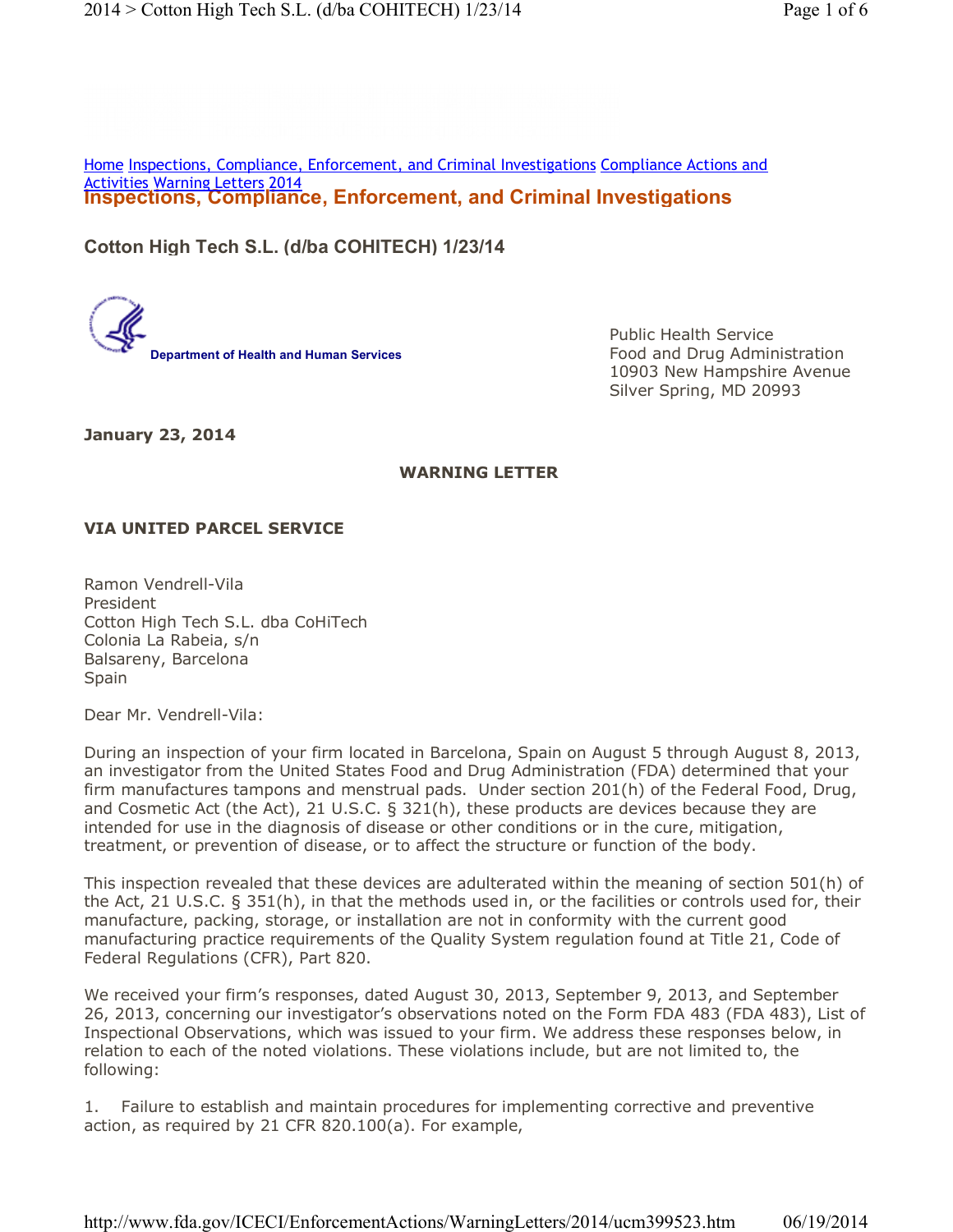a. Your firm's corrective and preventive action (CAPA) procedure number 1R-2P-52, edition 3, does not specify how returned products will be analyzed to determine if a CAPA is required.

b. Your firm's CAPA number AP002/12 involved **(b)(4)**. However, the CAPA did not consider the need for verifying and/or validating the corrective action to ensure that the change does not adversely affect the finished product.

We reviewed your firm's responses and conclude that they are not adequate. Your response included a revised CAPA procedure 2P-53, edition 4. Your firm's revised CAPA procedure is deficient. Specifically, the procedure does not define or refer to the types and sources of data that should be analyzed to identify existing and potential causes of nonconformity, statistical methodology to be employed for any analysis of such data, the process for disseminating information related to quality problems, and the process for the review of non-conforming products. Additionally, your firm's response did not state whether your firm plans to conduct a retrospective review of all CAPA reports to address the similar deficiencies. Your response indicated that a process validation plan for the sprayer has been drafted and that a validation report will be provided once validation is completed. A summary of your validation report and relevant personnel training documents should be submitted for review.

2. Failure to establish and maintain procedures to ensure that formal documented reviews of the design results are planned and conducted at appropriate stages of the device's design development, as required by 21 CFR 820.30(e). For example, during the inspection, your firm confirmed that design reviews were not documented for Organyc brand tampons. Specifically, your firm had no documentation to assure that its design review team evaluated design inputs, outputs and verification/validation activities for Organyc brand tampons.

We reviewed your firm's responses and conclude that they are not adequate. Your firm has initiated a CAPA document number AC018/13 to address the above deficiencies. As part of this CAPA, your firm revised its Design Review Standard Procedure, 1I-1P-42, edition 1. This procedure is deficient. Specifically, the procedure does not provide or reference the stages at which a design review should be conducted. The procedure does not ensure that participants at each design review include representatives of all functions concerned with the design stage being reviewed and individuals who do not have direct responsibility for the design stage being reviewed, as well as any specialist needed. Your firm's response did not indicate whether it plans to retrospectively review all products for similar deficiencies.

3. Failure to establish and maintain data to ensure that all purchased or otherwise received product and services conform to specified requirements, as required by 21 CFR 820.50. Specifically, your firm failed to establish adequate quality agreements with its suppliers. For example,

a. A review of your Certificate of Conformance for order number **(b)(4)** (Lot **(b)(4)**) revealed that your firm's suppliers were using test methods that were not approved by your firm. Your firm's suppliers also did not comply with pathogen test requirements identified in your firm's technical data sheet for **(b)(4)**. Your firm was not notified of either change by its supplier.

b. A review of the Instructions for Use for the Organyc tampons revealed that tampons were labeled as "bleached without chlorine" and "without artificial pesticides." However, your firm's supplier documentation did not provide evidence of testing conducted in support of such claims.

We reviewed your firm's responses and conclude that they are not adequate. Your response indicated that your firm has initiated CAPA document number AC024 to address the above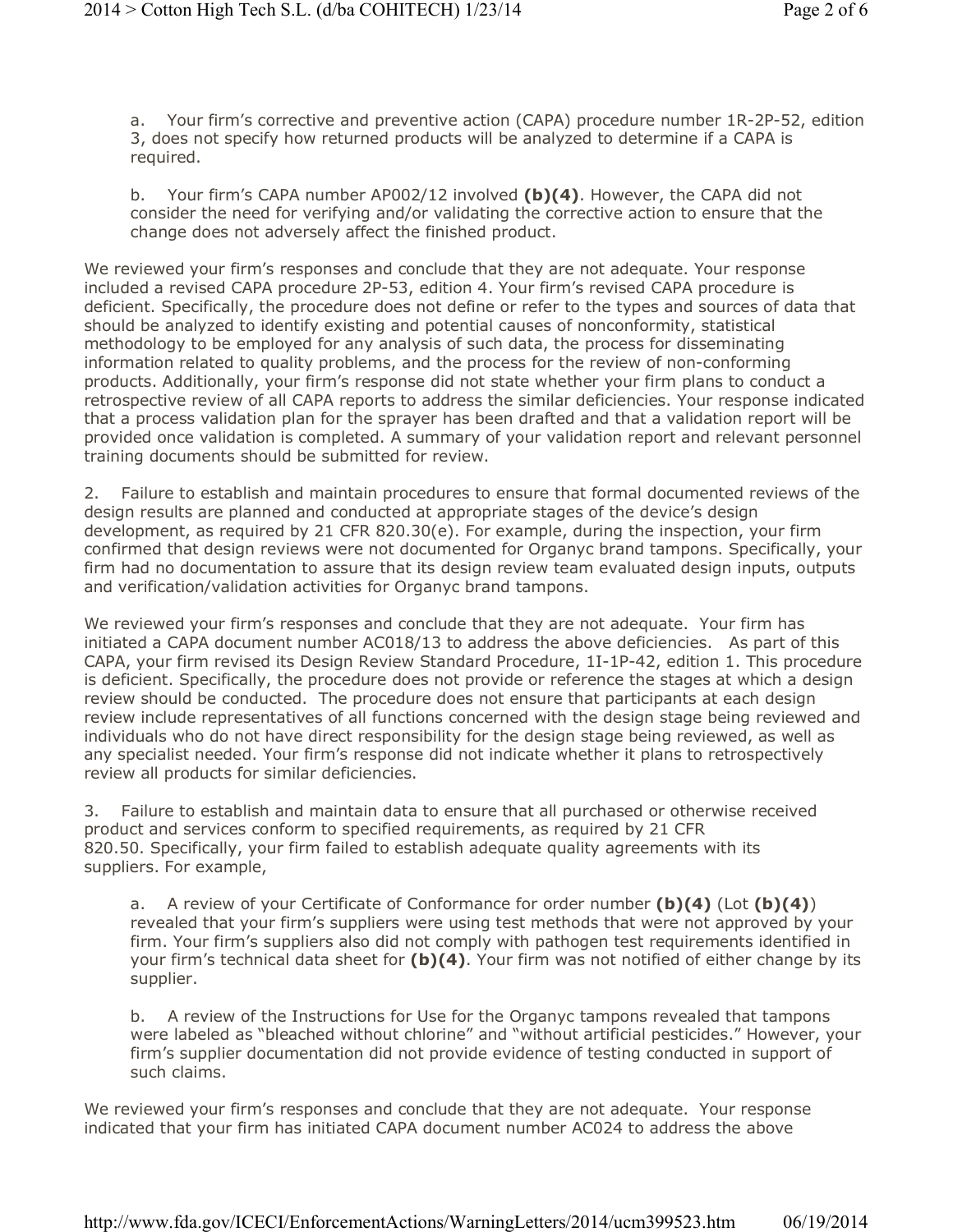deficiencies. As part of this CAPA, your firm has revised its purchasing control procedure, 1P-43, edition 3, to include the requirements for the supplier to notify your firm of any changes made to the product or service. Your firm's response did not state whether your firm has evaluated the unapproved changes to determine whether the changes may affect the quality of your firm's finished product, nor did it indicate any plans for supplier audits. Your firm's response also did not indicate whether your firm has conducted or plans to conduct a review of all existing supplier agreements for similar deficiencies. Additionally, your firm's response indicated that personnel training was conducted; however, training records were not submitted for review.

4. Failure to establish and maintain acceptance procedures, where appropriate, to ensure that specified requirements for in-process product are met, as required by 21 CFR 820.80(c). For example, a review of your firm's in-process testing procedures revealed the following deficiencies:

a. The environmental control procedure, 1P-33, edition 1, requires **(b)(4)** microbiological testing of the tampon production area. However, the procedure does not define test limits or acceptable criteria for the test.

b. Your firm's Syngina Test procedure, 181-1P-44, edition 1, for testing tampon absorbency capacity has not been updated to reflect current practice. Specifically, the procedure does not include the following information:

i. Instructions to verify prior to use that condoms used for this test had a tensile strength between 17 Mega pascals (MPa) and 30 MPa.

ii. Results for the absorbency for the production run, lot, or batch should be rounded off to nearest **(b)(4)** gram.

- iii. The use of condoms for this test must be changed after **(b)(4)** tests or **(b)(4)**.
- iv. To set the infusion needle at a rate of **(b)(4)** millimeters per hour.

We reviewed your firm's response and conclude that it is not adequate. Your response indicated that your firm has initiated CAPA document number AC023/13 to address the above deficiencies. As part of the CAPA activities your firm has revised its Environmental Control procedure. Your firm's revised procedure fails to set test limits and instead noted that a trend will be followed in order to establish the test limits. It is not clear how your firm intends to ensure adequate environmental controls while it awaits the trend analysis. Additionally, your response did not indicate how your firm plans to conduct the trend analysis and provide justification for methodologies appropriate for establishing test limits. Your firm's response did not address whether all microbiological testing currently in use would be retrospectively reviewed to address similar deficiencies.

Additionally, your response indicated that your firm's revised Syngina Test procedure, 18I-1P-44, edition 2, has been revised to address the above deficiencies. However, your firm's response did not address whether your firm plans retrospectively review all Syngina test records to ensure that the test parameters were within the specification limits. Further, your firm's response did not indicate whether your firm plans to conduct a review of all existing test methods to ensure that appropriate test limits and acceptance criteria are being utilized. Your firm's response indicated that personnel training were conducted; however, no training documents were submitted for review.

5. Failure to validate computer software for its intended use according to an established protocol when computers or automated data processing systems are used as part of production or the quality system, as required by 21 CFR 820.70(i). For example, as per CAPA report number AP 009/13 your firm implemented a **(b)(4)** to conduct quality control functions such as, but not limited to, verifying menstrual pad shape, size, and missing parts. However, your firm was unable to demonstrate that the **(b)(4)** was validated for its intended use.

We reviewed your firm's responses and conclude that they are not adequate. Your firm's response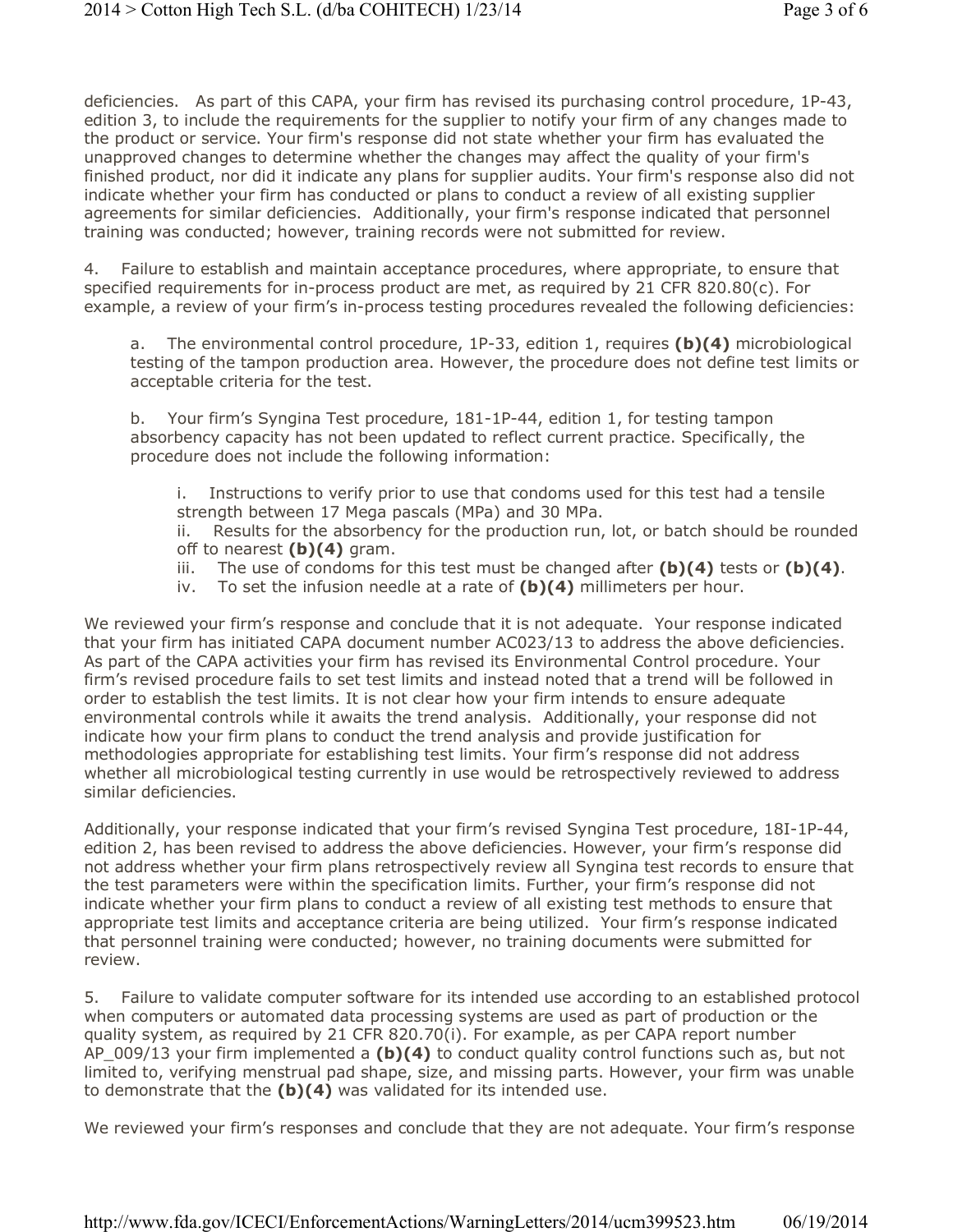indicated that your firm has initiated CAPA number AC016/13 to address the above deficiencies. As part of the CAPA, your firm has revised its Process Validation procedure, 8P-44, edition 00. Your firm's revised procedure is deficient in that it does not reference the process that your firm follows in order to determine whether a process requires validation. Your firm's response did not indicate whether your firm plans to conduct a retrospective review of existing **(b)(4)** for similar deficiencies. Your firm's response indicated that personnel training was conducted; however, training documents were not submitted for review.

6. Failure to establish and maintain procedures to prevent contamination of equipment or product by substances that could reasonably be expected to have an adverse effect on product quality, as required by 21 CFR 820.70(e). For example:

a. Your firm's Environmental Control Procedure, 1P-33, edition 1, does not include requirements for excluding non-biological contamination such as foreign particles or debris. During the inspection, the FDA investigator observed a **(b)(4)**. Additionally, your firm's tampon assembly line is **(b)(4)** that did not include a barrier to ensure that, if the **(b) (4)** broke, the **(b)(4)** would not fall into the tampon's absorbent pad.

b. Your firm's procedure does not contain sufficient controls to reduce or eliminate contamination by production personnel. Specifically, production personnel are not required to wear gloves when directly contacting cotton at the cotton loosening station. This cotton is used to assemble all tampons.

c. Your firm's current facility layout is not conducive to contamination control. Specifically,

i. There are no hand washing stations or disinfectant station installed inside the gown up room. Wash rooms are located only in the restrooms. This practice increases the risk of contamination in the production line.

ii. The facility floor plan allows employees to enter the production area directly from the street without utilizing the gown up room.

We reviewed your firm's responses and conclude that they are not adequate. Your firm's response indicated that your firm has initiated CAPA number AC020/13 to address the above deficiencies. Your firm plans to implement a new work instruction for gowning and hand washing. Your firm has also identified an improved layout to better manage the workflow and to improve contamination control. However, your firm's response did not indicate whether your firm plans to conduct a retrospective review of existing processes and procedures to ensure they incorporate appropriate contamination control measures. Your firm's response indicated that personnel training was conducted; however, training documents were not submitted for review.

7. Failure to establish and maintain adequate procedures to control labeling activities, as required by 21 CFR 820.120. For example, your firm's Labeling Control procedure, 2P-44, edition 2, includes a requirement to review and approve master drawings for cartons and product labels for tampons against specifications outlined per Checklist IR-2P-44. However, neither the procedure nor the checklist include that the labeling needs to ensure that all instructions and information (statistics and warning signs) related to Toxic Shock Syndrome were displayed.

We reviewed your firm's responses and conclude that they are not adequate. Your firm's response indicated that your firm initiated CAPA number AC017/13 to address the above deficiencies. Your firm revised Labeling Procedure number 2P-4, edition 3, to include the requirements of 21 CFR Part 801.430. However, your firm's response did not indicate whether your firm plans to conduct a retrospective review of existing labeling to ensure it meets all applicable regulatory requirements. Your firm's response indicated that personnel training was conducted; however, training records were not submitted for review.

8. Failure to maintain device master records (DMRs) and to ensure that each DMR is prepared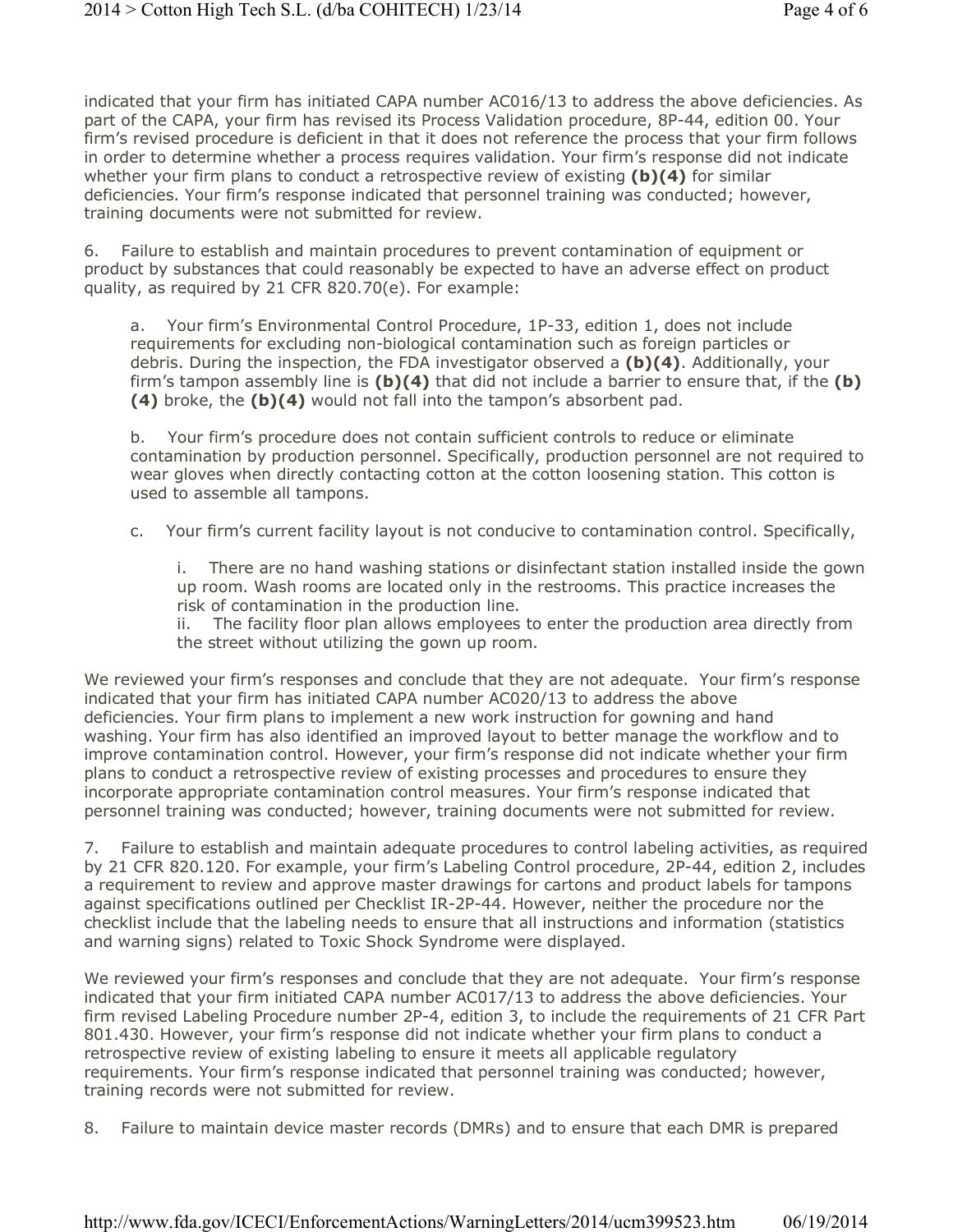and approved in accordance with 21 CFR 820.40, as required by 21 CFR 820.181. For example, your firm's DMR did not include quality assurance specifications, including acceptance criteria for microbiological tests conducted per SOP 1P33 and the Syngina Test for tampon absorbency conducted per SOP 181-1P-44.

We reviewed your firm's response and conclude that they are not adequate. Your firm's response indicated that your firm has initiated CAPA number AC023/13 to address the above deficiencies. Your firm has revised the Syngina Test procedure 1P-33. However, your firm's response did not indicate whether your firm plans to conduct a retrospective review of existing DMR records to ensure they include accurate device, production, process, quality assurance procedure, and packaging and labeling specifications. Your firm's response indicated that personnel training was conducted; however, training records were not submitted for review.

Our inspection also revealed that your firm's tampons are misbranded under sections 502(a) of the Act, 21 U.S.C. § 352(a), because your firm's labeling fails to reveal material facts, *i.e.*, required warning statements for menstrual tampons. with respect to the consequences that may result from failing to include the. Your firm's device is further misbranded under sections 502(f) of the Act, 21 U.S.C. § 352(f), in that the labeling fails to provide adequate directions for use. The violations include, but are not limited to, the following:

Failure to establish and maintain adequate user labeling for menstrual tampons, as required by 21 CFR 801.430. For example, your firm's package insert for Organyc Tampons is deficient. Specifically, the package insert does not meet the following requirements:

a. The package insert states that a "sudden, high fever (39 $^0$  or higher)" is one of the warning signs of Toxic Shock Syndrome (TSS). However, the requirement under this section states, "sudden fever (usually 102 deg. or more)" is one of warning signs of TSS.

b. The package insert does not state, "the estimated incidence of TSS of 1 to 17 per 100,000 menstruating women and girls per year." Your firm should revise the package insert to include this information.

c. The package insert does not state that there is a risk of death from contracting TSS. Your firm should revise the package insert to include this information.

A follow up inspection will be required to assure that corrections and/or corrective actions are adequate.

U.S. federal agencies may be advised of the issuance of Warning Letters about devices so that they may take this information into account when considering the award of contracts. Additionally, premarket approval applications for Class III devices to which the Quality System regulation deviations are reasonably related will not be approved until the violations have been corrected.

Please notify this office in writing within fifteen business days from the date you receive this letter of the specific steps your firm has taken to correct the noted violations, including an explanation of how your firm plans to prevent these violations, or similar violations, from occurring again. Include documentation of the corrections and/or corrective action (which must address systemic problems) that your firm has taken. If your firm's planned corrections and/or corrective actions will occur over time, please include a timetable for implementation of those activities. If corrections and/or corrective actions cannot be completed within fifteen business days, state the reason for the delay and the time within which these activities will be completed. Please provide a translation of documentation not in English to facilitate our review.

Finally, you should know that this letter is not intended to be an all-inclusive list of the violations at your firm's facility. It is your firm's responsibility to ensure compliance with applicable laws and regulations administered by FDA. The specific violations noted in this letter and in the Inspectional